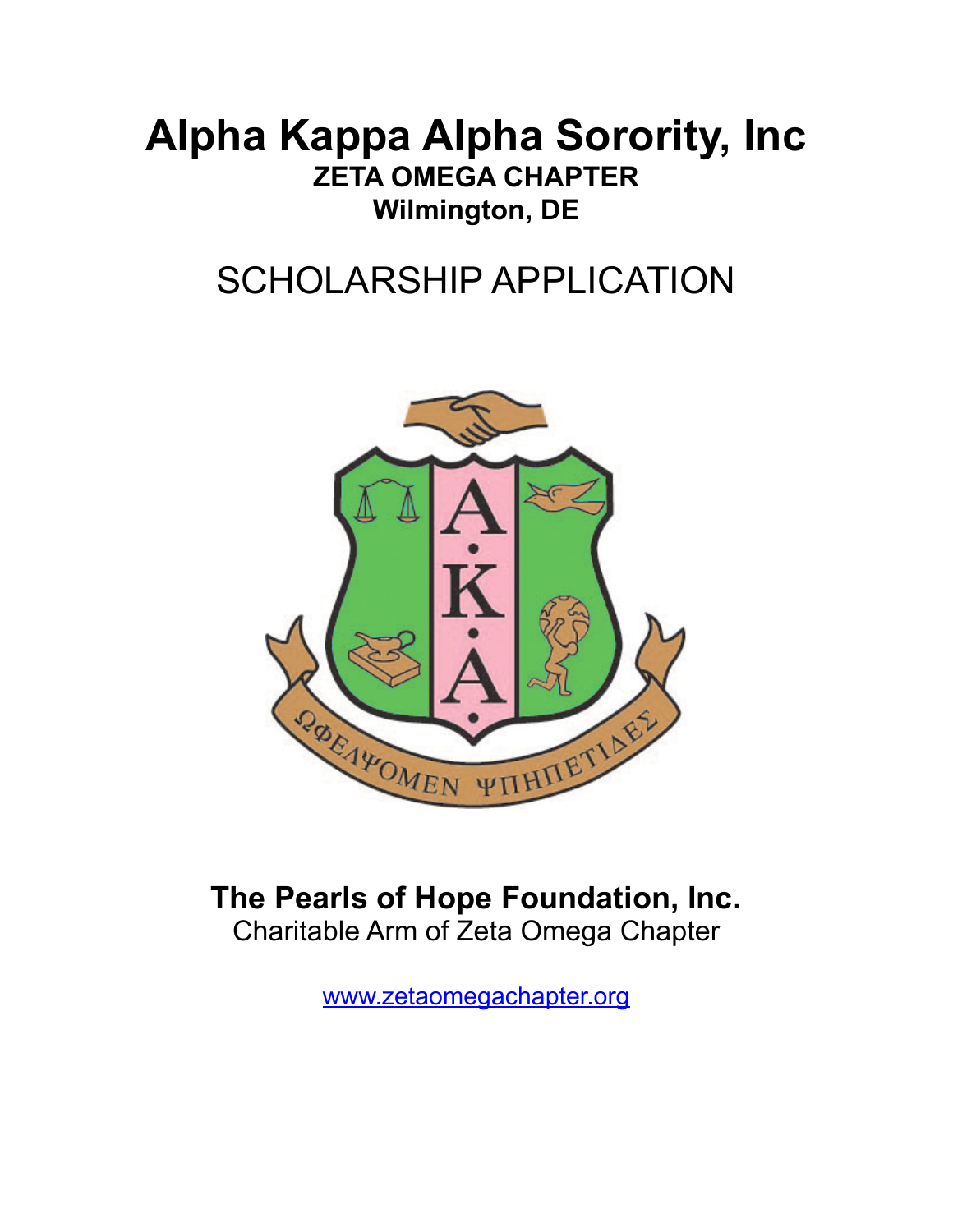### Alpha Kappa Alpha Sorority Zeta Omega Chapter Wilmington, Delaware

## SCHOLARSHIP APPLICATION

| <b>FIRST</b>                               |                                                 | <b>MIDDLE</b> |  | LAST                                                 |  |
|--------------------------------------------|-------------------------------------------------|---------------|--|------------------------------------------------------|--|
|                                            |                                                 |               |  |                                                      |  |
|                                            | <b>STREET</b>                                   | <b>CITY</b>   |  | STATE ZIP CODE                                       |  |
| DATE OF BIRTH: <u>____________________</u> |                                                 |               |  |                                                      |  |
| TELEPHONE NUMBER: _________________        |                                                 |               |  |                                                      |  |
|                                            |                                                 |               |  |                                                      |  |
|                                            |                                                 |               |  |                                                      |  |
|                                            |                                                 |               |  |                                                      |  |
|                                            |                                                 |               |  |                                                      |  |
|                                            |                                                 |               |  |                                                      |  |
|                                            | GPA(unweighted): _______ RANK IN CLASS: _______ |               |  |                                                      |  |
|                                            | <b>SAT SCORES:</b>                              |               |  |                                                      |  |
|                                            |                                                 |               |  | V______________ M ___________ DATE TAKEN ___________ |  |
|                                            |                                                 |               |  | V______________ M ___________ DATE TAKEN ___________ |  |
|                                            | <b>ACT SCORES:</b>                              |               |  |                                                      |  |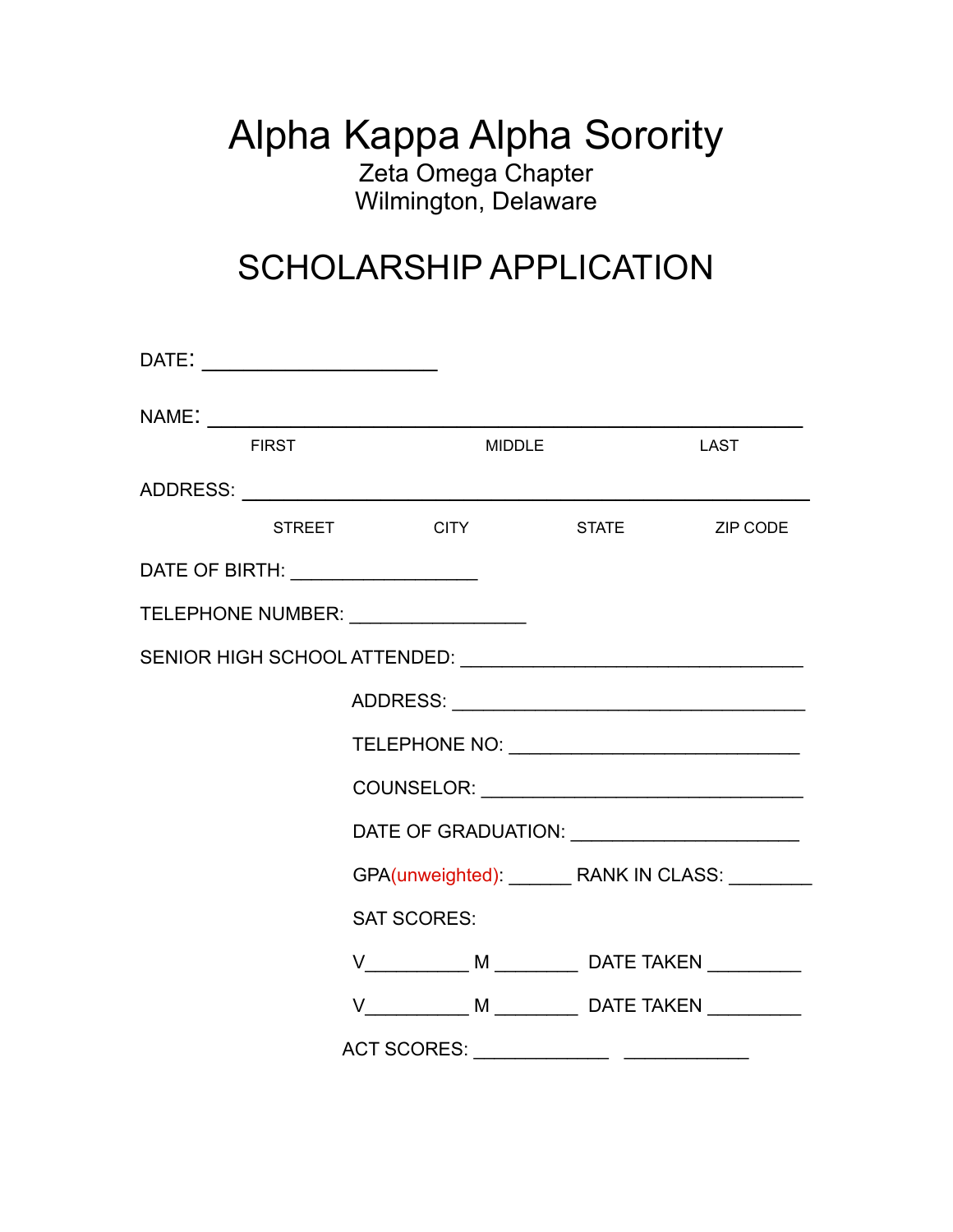**EXTRA-CURRICULAR ACTIVITIES:** 

**SCHOOL** 

OFFICE HELD

**COMMUNITY** 

NAME & ADDRESS OF THE COLLEGES/UNIVERSITIES TO WHICH YOU **HAVE BEEN ACCEPTED:** 

NAME OF COLLEGE/UNIVERSITY THAT YOU PLAN TO ATTEND:

| <b>FAMILY MEMBERS:</b>            | <b>NUMBER</b> | GRADE(S) |
|-----------------------------------|---------------|----------|
| <b>BROTHERS</b>                   |               |          |
| <b>SISTERS</b>                    |               |          |
| <b>PARENTS</b>                    |               |          |
| <b>GUARDIAN</b>                   |               |          |
| OTHER:<br>(DO NOT COUNT YOURSELF) |               |          |